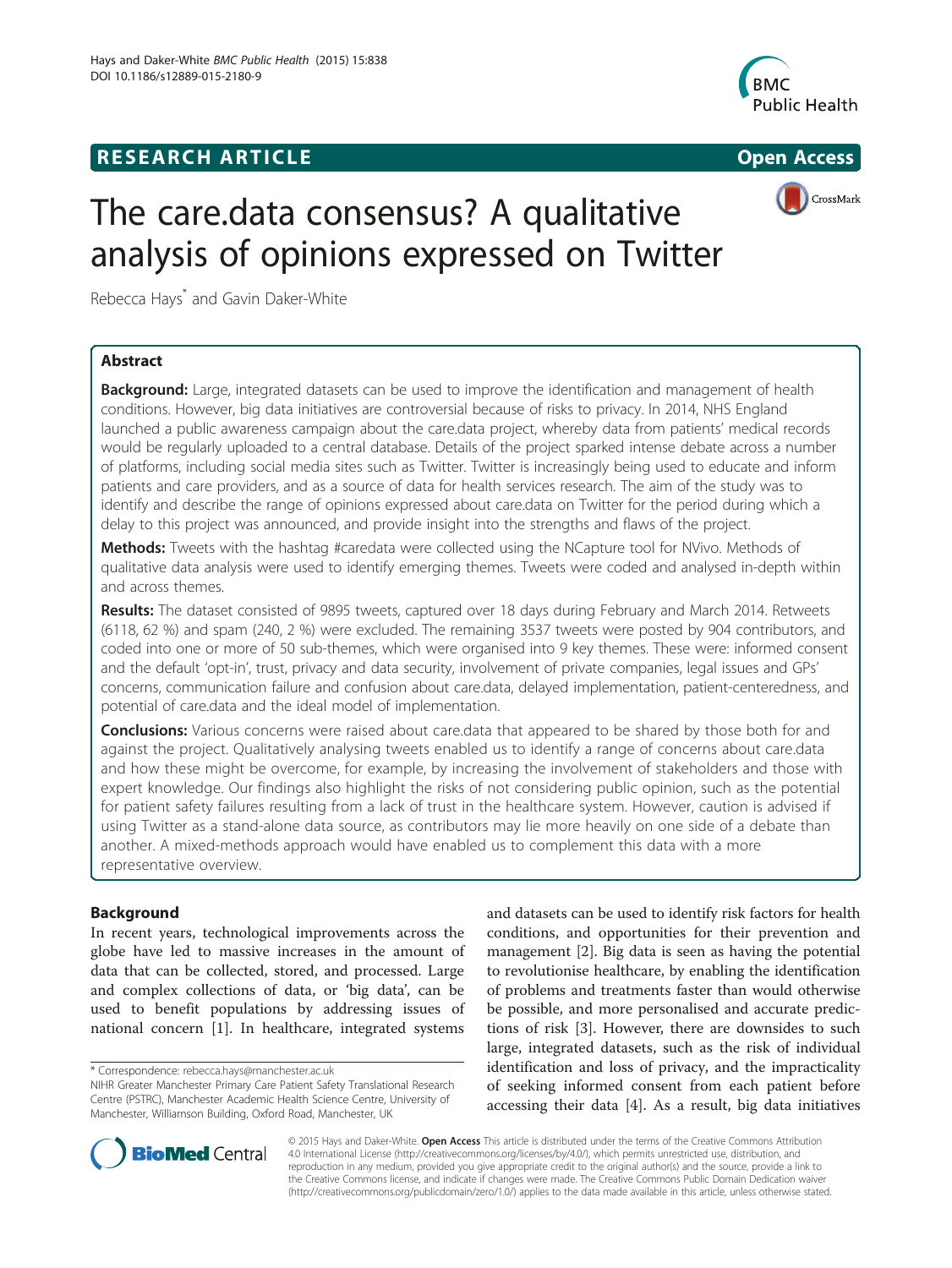such as the care.data project proposed by NHS England, are often controversial.

#### Care.data

At the beginning of 2014, NHS England announced they were spending £1 million on delivering a leaflet entitled "Better information means better care" to 22 million homes [[5\]](#page-11-0). The leaflet formed the first part of a publicity campaign in relation to an initiative known as "care.data," whereby aspects of patients' primary care medical records would be automatically uploaded monthly to a central database [[6](#page-11-0)]. However, the leaflet did not contain the words "care.data" or an opt-out form. Rather, readers were instructed: "If you have any questions or are not happy for information about you to be shared, speak to your GP practice." The leaflet also contained links to a dedicated telephone helpline and the web sites of NHS Choices and The Health and Social Care Information Centre (HSCIC) [\[7](#page-11-0)].

Care.data led to intense debate that included editorials and correspondence in high-ranking scientific and medical journals, articles in news media, and activity on social media sites. Various organisations also conducted surveys to identify how many people had knowingly received the "Better information means better care" leaflet, felt they understood what care.data was, supported or opposed the project, and intended to opt out  $[8-10]$  $[8-10]$  $[8-10]$  $[8-10]$  $[8-10]$ .

As practitioners of patient safety research, the authors took a keen interest in the issues raised and the potential implications for healthcare. They began following the development of the project, especially through the commentary on Twitter where users were discussing the issue in-depth. On 19 February 2014, Tim Kelsey, the National Director for Patients and Information at NHS England published a statement announcing that uploads of data from general practices would be put back to Autumn 2014 from the planned April start date [[11\]](#page-11-0). Following this announcement, news and social media activity in relation to care.data increased.

#### Social media

Social media are "web sites and applications which enable users to create and share content or to participate in social networking" [\[12](#page-11-0)]. The two most popular social media sites among UK adults aged 16+ are Facebook and Twitter [[13](#page-11-0)]. Communication is the primary reason for using both sites but they provide different opportunities for interaction and are used for slightly different purposes. Whilst Facebook is used to share opinions and photographs with friends, Twitter is used as a news source and to keep up with current events [[13, 14](#page-11-0)].

#### **Twitter**

On Twitter, users can post messages or micro-blogs, called 'tweets', of up to 140 characters. Tweets can include links to other content (pictures or videos) and websites (e.g. articles from digital editions of newspapers). Approximately 500 million tweets are sent per day and Twitter has 316 million active users [\[15](#page-11-0)]. Twitter users' accounts enable them to follow other users, subscribe to their tweets, and be followed. Most tweets are public and can be viewed by anyone, with or without a Twitter account, but some users protect their tweets so they are only visible to approved followers.

As a social environment, Twitter has its own etiquette or code of good practice. This includes the use of hashtags, which are words, acronyms, or phrases starting with the '#' symbol and continuing without spaces. Hashtags enable users to search for information, and follow and contribute to discussions on particular topics. Users can repost other users' tweets, sharing them with their followers by using the retweet function or manually copying and reposting, adding the letters RT to the beginning. Twitter users can also engage in conversations by including each other's usernames, which start with the '@' symbol, in tweets. However, unsolicited and unwanted tweets are considered spam and violate Twitter rules.

Within the healthcare sector, Twitter can educate patients and promote positive health behaviours such as smoking cessation and immunisation, and improve healthcare by informing providers about the latest research and guidance [\[16\]](#page-11-0). Healthcare researchers are also using public tweets as a source of data. The number of tweets including specific keywords can be counted to monitor current trends in health-related behaviours and infectious disease, and the sentiment of tweets can be assessed and counted to evaluate healthcare services or to review public opinion on planned service changes, such as the passing of the Health and Social Care Bill in England [[17, 18](#page-11-0)]. Alongside these quantitative methods, some studies have carried out qualitative content analysis of a random subsample of approximately 1000 tweets. One such study regarding care quality in NHS hospitals in England, concluded healthcare services should not be judged on the basis of tweets alone but suggested the content of tweets could provide new insights about the views of the public (complementing other data sources), and identify where improvements may be needed [\[19](#page-11-0)].

The aim of the study described in this article was to identify and describe the range of opinions expressed about the care.data project on Twitter for the period during which the delay to this project was announced, analysing the data in such a way as to provide insight into the strengths and flaws of the project. Exploring the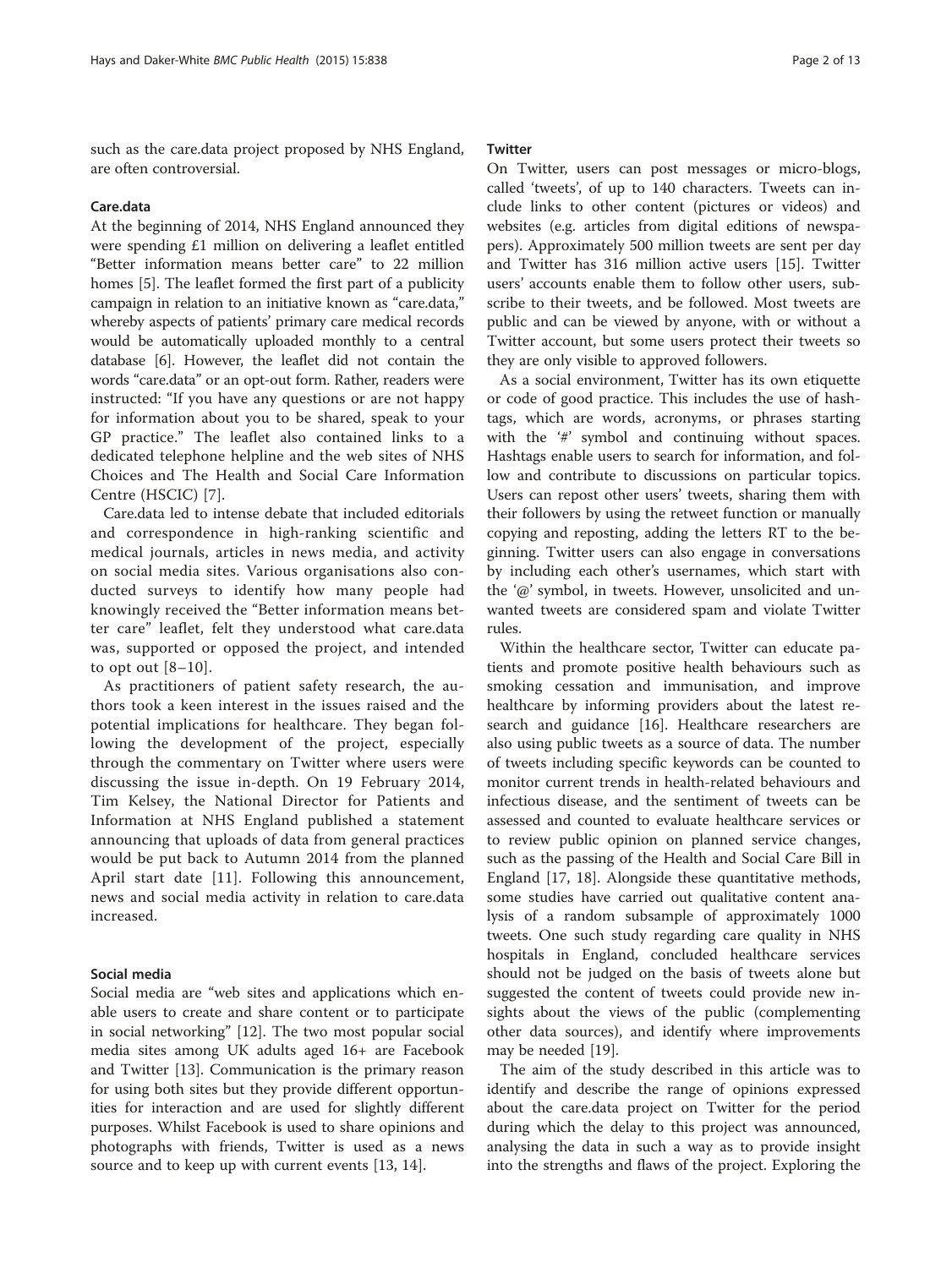nature and character of the Twitter discourse in-depth enabled us to provide an overview of the concerns people had about care.data and its implementation, and the reasons why they supported the project or the goals of its implementation, highlighting differences of opinion and identifying where there appeared to be a consensus. This objective was realised using methods of qualitative data analysis normally employed in studies of texts transcribed from focus groups, ethnographic observations (e.g. field notes) or semi-structured 'depth' interviews.

## Methods

NCapture is a web browser extension for NVivo 10 that can be used to create a chronological dataset or 'batch' of tweets, working backwards from the time of the 'capture'. The number of tweets it is possible to capture is determined by Twitter and the amount of traffic or data flow on the site at that time [\[20\]](#page-11-0). Therefore, we sought to collect data at set intervals until we had gathered a target of approximately 10,000 tweets.

We logged into Twitter (as @Multimorbidity) and searched for all tweets containing the hashtag #caredata. The NCapture tool (for Internet Explorer) was used to convert the search results into a dataset. Initial tests with this tool suggested we could collate an almost continuous dataset by carrying out captures at a similar time, every three working days (from Monday-Friday). Therefore, the capture was repeated several times around 5 pm on each assigned day, and the capture with the largest number of tweets (that is, the one covering the longest time period) was retained. The target number of tweets was reached on the fifth day. This final capture encompassed all the tweets captured on the fourth day so the latter was deleted, and four batches of tweets were imported into NVivo.

The dataset was checked to ensure it only contained public tweets. To make the identification of authors and those mentioned more difficult, quotes are presented anonymously and the names of individuals and organisations (except for general references to the NHS) have been replaced with their profession or type (where known). Links to other content have also been replaced with the word 'link'. The study was discussed with the University of Manchester Research Ethics Committee who confirmed it would not require ethical approval. However, we recognise there is ongoing debate about the ethical issues raised by the use of this type of data for research purposes [[21\]](#page-11-0).

#### Data analysis

We began by exploring the automated features of NVivo to generate and count key words as contained in tweets. However, this was not found to be a useful way of exploring the data. Instead, we used established methods of qualitative data analysis, as normally used in semistructured interview studies. Following grounded theory methods of data analysis, the tweets were read in sequential order, line by line, and coded in iterative fashion according to an evolving list of themes [\[22](#page-11-0), [23\]](#page-11-0). In this manner, we were able to familiarise ourselves with the Twitter discourse and characterise the basic thrust of each tweet in a more nuanced way than would be possible to garner by just reading through the search results for #caredata on Twitter or via automated methods. Retweets and spam tweets were excluded manually.

The second author initially coded all of the included tweets. The codes were reviewed and revised by the first author, who combined and organised these into a thematic framework. Themes were sub-divided into two equal subsets, with each author conducting a more detailed evaluation of the codes in their set and producing a summary of each key theme. These summaries were reviewed and amended by both authors until a consensus was reached. The identity of the authors of tweets was not taken into account during the analysis. The overall aim of the analysis was to characterise the main issues articulated in the Twitter discourse concerning care.data.

## Results

## **Overview**

The dataset consisted of four batches of tweets captured on 19, 24 and 27 February, and 7 March 2014. It contained 9895 tweets, which were posted over 18 days from 5.35 pm on 17 February to 4.59 pm on 7 March (see Fig. 1). However, there were gaps between the batches of 20, 27 and 92 h respectively so we did not capture any of the tweets posted during a third of this time (138 of 431 h, 31.9 %).

A total of 6118 (61.8 %) were retweets and 240 (2.4 %) were identified as spam and excluded from the analysis. The 3537 'original' tweets were posted by 904 contributors. The top 5 contributors posted over a fifth of the tweets (756, 21.4 %), with one person posting 307 (8.7 %). Each

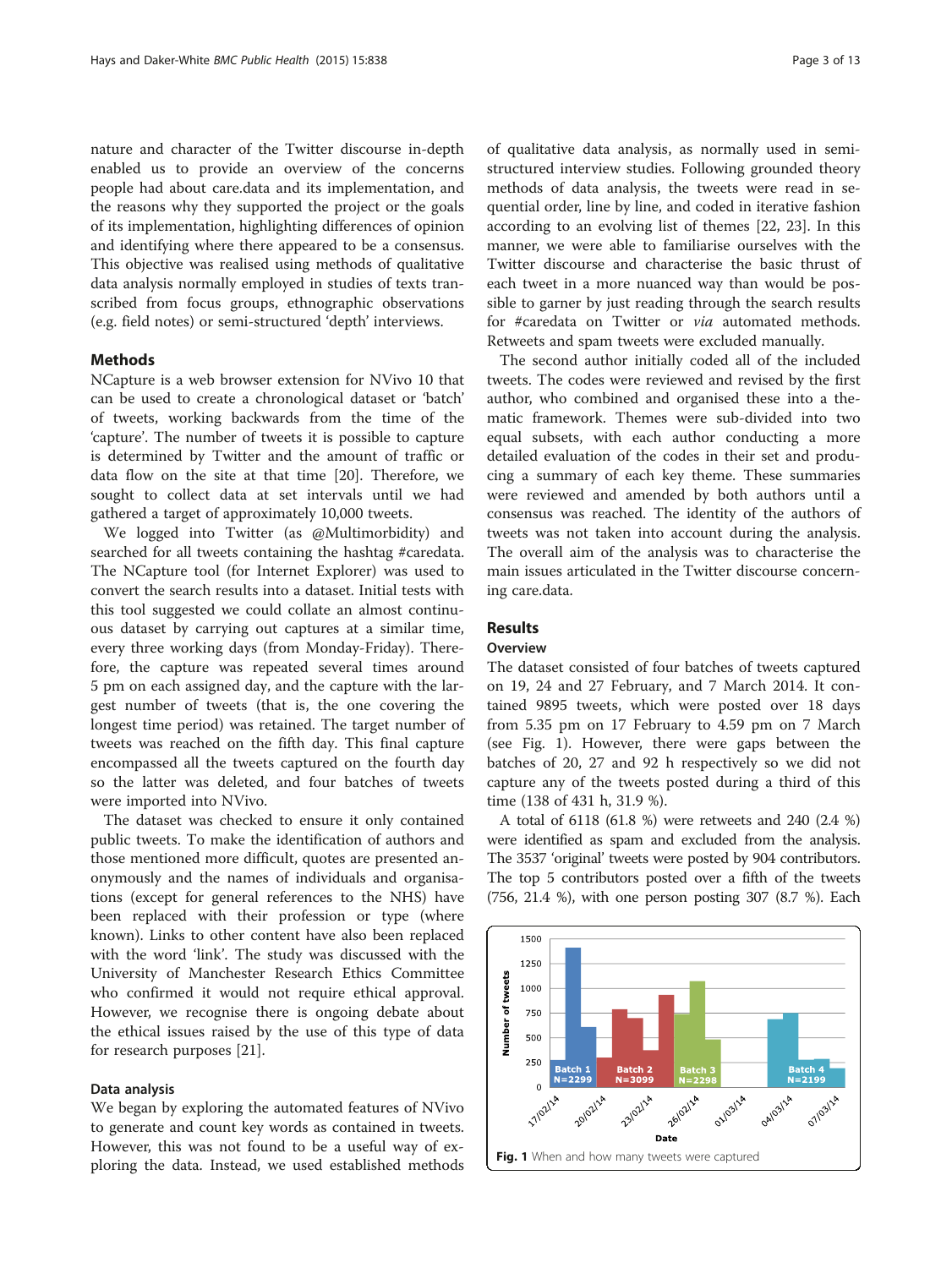user contributed an average of 4 tweets but the vast majority (743, 82.2 %) posted less than this. The discussion involved employees and senior managers from Non-Departmental Public Bodies (NDPBs), primary care workers such as General Practitioners (GPs), Members of Parliament (MPs), academics (e.g. from medicine, health or IT security), journalists, privacy campaigners, patient advocacy groups, activists and members of the public.

There was considerable confusion (seemingly from all perspectives) about what care.data would involve; that is, what data would be available to whom in what form. Tweets seemed to reflect a variety of strategic positions including: advancing 'pro' and 'anti' care.data arguments, encouraging people to opt out or not, providing links to information, correcting the perceived errors of journalists and politicians, and calling for the project to be abandoned or changed. There was also illiberal use of humour and sometimes personal attacks on staff from NDPBs, journalists, MPs and others.

The Twitter discourse encompassed a wide range of topics and addressed a series of related issues. Tweets were coded into one or more of 50 sub-themes, which were organised into 9 key themes (see Table [1](#page-4-0)). Eight of these highlighted the concerns people had about the care.data project or its implementation, and included tweets from users who were both against and broadly supportive of care.data, whereas the final theme pertained to the potential of care.data and the ideal model of implementation. These findings are considered in further detail below.

As is conventional in published qualitative work, we have characterised the frequency of tweets using descriptors such as "often" and "some", and presented examples of tweets under each sub-heading to illustrate some of the opinions expressed [\[24](#page-11-0)–[27\]](#page-11-0). These characterisations should not be considered accurate estimates of frequency as no formal quantitative analysis has been carried out, and it should also be noted that the selected quotes do not necessarily represent the general or majority opinion.

## Informed consent and the default 'opt-in'

Tweets, including some that referred to surveys, suggested that most patients were not just inadequately informed about care.data and their right to opt out but were not aware of the project. Some people reported that GPs were ultimately responsible for informing patients about care.data but this policy was questioned in light of the already high workloads in primary care. Tweets also reflected the variations in different GPs' ways of informing their patients (or not).

Doctors should be helping patients understand implications of #CareData @[medical body] How much consultn time is this taking? [link]

Some pointed out that the information belongs to the patients. That it is their data (ownership) and they should be able to choose who sees what information about them, and who doesn't. However, it was also highlighted that patients struggle to access their own healthcare records and that this should be addressed before patients can make an informed decision about sharing this information.

## Seemingly radical idea: let PATIENTS control who can access their personal medical data! #caredata

Twitter users argued that the automatic opt-in (with the option to opt out) was not equivalent to consent but a form of presumed consent and unethical, especially in light of patients' lack of awareness. The issue of consent was a key concern for those that supported the idea of care.data but did not agree with the way it was being introduced. Users tweeted to inform people how they could opt out, or to say they had opted out and encourage or even instruct others to do the same. Concerns were also expressed that information would not be removed from the database if a person opted out after some of their data had already been transferred.

Very conflicted re: #caredata - want to support anything that aids healthcare research, but can't see how 'opt out' option is valid consent

@[lawyer] @[lawyer] I've opted out of #caredata you all should before its too late

#### Trust

Tweets often disclosed a lack of trust surrounding the care.data project, and the government and NHS in general. This appeared to arise from a perceived lack of transparency, which some interpreted as dishonesty or incompetence. Opting out was seen as a way of declaring this lack of trust. Those in support of the idea of care.data called on relevant parties to establish trust to stop people from opting out, or suggested people opt out now but opt in once trust has been gained. However, the project was seen as having an "up hill climb" ahead, following "a shambles of a start".

Don't trust UK governments to protect YOUR personal data (& why would you)? —send them a message:Opt-out of #caredata.

#caredata @[NDPB] @[NDPB staff] @[NDPB staff] you will know when you have earned the nation's trust when informed people begin opting back in.

The third batch of tweets included a number of references (85, 3.7 %) to the involvement of a private IT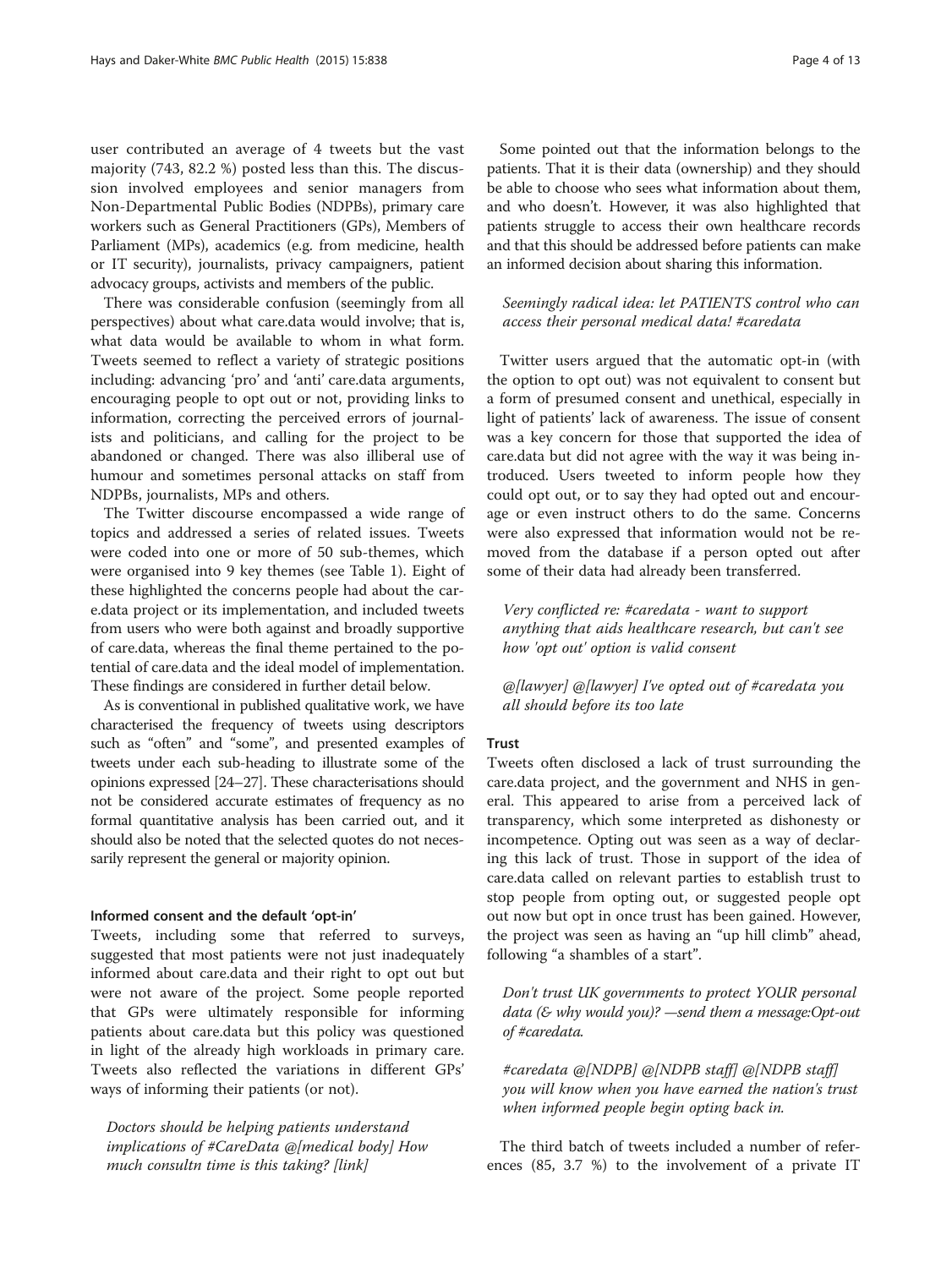## <span id="page-4-0"></span>Table 1 List of key themes and sub-themes

Key themes

|   | Key themes                                          |                                                                                                                                                                                                                                                                                                                                                                                                                                                                                                                                                                                                                                                                                                                                                                                                                                                                                                                                                                                                         |                                                        |
|---|-----------------------------------------------------|---------------------------------------------------------------------------------------------------------------------------------------------------------------------------------------------------------------------------------------------------------------------------------------------------------------------------------------------------------------------------------------------------------------------------------------------------------------------------------------------------------------------------------------------------------------------------------------------------------------------------------------------------------------------------------------------------------------------------------------------------------------------------------------------------------------------------------------------------------------------------------------------------------------------------------------------------------------------------------------------------------|--------------------------------------------------------|
| 1 | Informed consent and the default 'opt-in'           | 1                                                                                                                                                                                                                                                                                                                                                                                                                                                                                                                                                                                                                                                                                                                                                                                                                                                                                                                                                                                                       | Opt-out versus opt-in                                  |
|   |                                                     | $\overline{2}$                                                                                                                                                                                                                                                                                                                                                                                                                                                                                                                                                                                                                                                                                                                                                                                                                                                                                                                                                                                          | Informed consent                                       |
|   |                                                     | 3                                                                                                                                                                                                                                                                                                                                                                                                                                                                                                                                                                                                                                                                                                                                                                                                                                                                                                                                                                                                       | Patient access to GP records                           |
|   |                                                     | 4                                                                                                                                                                                                                                                                                                                                                                                                                                                                                                                                                                                                                                                                                                                                                                                                                                                                                                                                                                                                       | Apathy regarding default 'opt-in'                      |
| 2 | Trust                                               | 5                                                                                                                                                                                                                                                                                                                                                                                                                                                                                                                                                                                                                                                                                                                                                                                                                                                                                                                                                                                                       | Lack of trust                                          |
| 3 | Privacy and data security                           | 6                                                                                                                                                                                                                                                                                                                                                                                                                                                                                                                                                                                                                                                                                                                                                                                                                                                                                                                                                                                                       | Identifiable data                                      |
|   |                                                     | 7                                                                                                                                                                                                                                                                                                                                                                                                                                                                                                                                                                                                                                                                                                                                                                                                                                                                                                                                                                                                       | Privacy                                                |
|   |                                                     | 8                                                                                                                                                                                                                                                                                                                                                                                                                                                                                                                                                                                                                                                                                                                                                                                                                                                                                                                                                                                                       | Security issues                                        |
|   |                                                     | 9                                                                                                                                                                                                                                                                                                                                                                                                                                                                                                                                                                                                                                                                                                                                                                                                                                                                                                                                                                                                       | Confidentiality of patient data                        |
|   |                                                     | 10                                                                                                                                                                                                                                                                                                                                                                                                                                                                                                                                                                                                                                                                                                                                                                                                                                                                                                                                                                                                      | care.data has risks                                    |
| 4 | Involvement of private companies                    | 11                                                                                                                                                                                                                                                                                                                                                                                                                                                                                                                                                                                                                                                                                                                                                                                                                                                                                                                                                                                                      | Data accessed by insurance companies                   |
|   |                                                     | 12                                                                                                                                                                                                                                                                                                                                                                                                                                                                                                                                                                                                                                                                                                                                                                                                                                                                                                                                                                                                      | Data for sale                                          |
|   |                                                     | 13                                                                                                                                                                                                                                                                                                                                                                                                                                                                                                                                                                                                                                                                                                                                                                                                                                                                                                                                                                                                      | Concerns about the involvement of a private IT company |
|   |                                                     | 14                                                                                                                                                                                                                                                                                                                                                                                                                                                                                                                                                                                                                                                                                                                                                                                                                                                                                                                                                                                                      | Data going to other private companies                  |
|   |                                                     | 15                                                                                                                                                                                                                                                                                                                                                                                                                                                                                                                                                                                                                                                                                                                                                                                                                                                                                                                                                                                                      | Care.data linked to NHS privatisation                  |
| 5 | Legal issues and GPs' concerns                      | 16                                                                                                                                                                                                                                                                                                                                                                                                                                                                                                                                                                                                                                                                                                                                                                                                                                                                                                                                                                                                      | Data protection                                        |
|   |                                                     | Sub-themes<br>Legal issues<br>17<br>GPs' concerns<br>18<br>Concerns about adding genomic data later<br>19<br>Police access to care.data<br>20<br>Communication failure<br>21<br>Confusion about what care.data is<br>22<br>23<br>care.data as a media event<br>care.data leaflet and junk mail<br>24<br>Conflicts of interest<br>25<br>Public ignorance about care.data<br>26<br>27<br>Mainstream media reports on care.data<br>PR and presentation of facts<br>28<br>Critics accused of scaremongering<br>29<br>30<br>Delay to implementation<br>31<br>Role of activists or activism<br>32<br>Flawed project<br>Change management<br>33<br>Another NHS fiasco<br>34<br>35<br>Pause will not affect implementation<br>A failed brand<br>36<br>Costs of care.data project<br>37<br>38<br>Technological problems<br>39<br>Accuracy of medical records<br>40<br>Arrogance<br>Lack of patient and public involvement<br>41<br>Lack of patient-centeredness<br>42<br>Patient ownership of medical data<br>43 |                                                        |
|   |                                                     |                                                                                                                                                                                                                                                                                                                                                                                                                                                                                                                                                                                                                                                                                                                                                                                                                                                                                                                                                                                                         |                                                        |
|   |                                                     |                                                                                                                                                                                                                                                                                                                                                                                                                                                                                                                                                                                                                                                                                                                                                                                                                                                                                                                                                                                                         |                                                        |
|   |                                                     |                                                                                                                                                                                                                                                                                                                                                                                                                                                                                                                                                                                                                                                                                                                                                                                                                                                                                                                                                                                                         |                                                        |
| 6 | Communication failure and confusion about care.data |                                                                                                                                                                                                                                                                                                                                                                                                                                                                                                                                                                                                                                                                                                                                                                                                                                                                                                                                                                                                         |                                                        |
|   |                                                     |                                                                                                                                                                                                                                                                                                                                                                                                                                                                                                                                                                                                                                                                                                                                                                                                                                                                                                                                                                                                         |                                                        |
|   |                                                     |                                                                                                                                                                                                                                                                                                                                                                                                                                                                                                                                                                                                                                                                                                                                                                                                                                                                                                                                                                                                         |                                                        |
|   |                                                     |                                                                                                                                                                                                                                                                                                                                                                                                                                                                                                                                                                                                                                                                                                                                                                                                                                                                                                                                                                                                         |                                                        |
|   |                                                     |                                                                                                                                                                                                                                                                                                                                                                                                                                                                                                                                                                                                                                                                                                                                                                                                                                                                                                                                                                                                         |                                                        |
|   |                                                     |                                                                                                                                                                                                                                                                                                                                                                                                                                                                                                                                                                                                                                                                                                                                                                                                                                                                                                                                                                                                         |                                                        |
|   |                                                     |                                                                                                                                                                                                                                                                                                                                                                                                                                                                                                                                                                                                                                                                                                                                                                                                                                                                                                                                                                                                         |                                                        |
|   |                                                     |                                                                                                                                                                                                                                                                                                                                                                                                                                                                                                                                                                                                                                                                                                                                                                                                                                                                                                                                                                                                         |                                                        |
|   |                                                     |                                                                                                                                                                                                                                                                                                                                                                                                                                                                                                                                                                                                                                                                                                                                                                                                                                                                                                                                                                                                         |                                                        |
|   | Delayed implementation                              |                                                                                                                                                                                                                                                                                                                                                                                                                                                                                                                                                                                                                                                                                                                                                                                                                                                                                                                                                                                                         |                                                        |
|   |                                                     |                                                                                                                                                                                                                                                                                                                                                                                                                                                                                                                                                                                                                                                                                                                                                                                                                                                                                                                                                                                                         |                                                        |
|   |                                                     |                                                                                                                                                                                                                                                                                                                                                                                                                                                                                                                                                                                                                                                                                                                                                                                                                                                                                                                                                                                                         |                                                        |
|   |                                                     |                                                                                                                                                                                                                                                                                                                                                                                                                                                                                                                                                                                                                                                                                                                                                                                                                                                                                                                                                                                                         |                                                        |
|   |                                                     |                                                                                                                                                                                                                                                                                                                                                                                                                                                                                                                                                                                                                                                                                                                                                                                                                                                                                                                                                                                                         |                                                        |
|   |                                                     |                                                                                                                                                                                                                                                                                                                                                                                                                                                                                                                                                                                                                                                                                                                                                                                                                                                                                                                                                                                                         |                                                        |
|   |                                                     |                                                                                                                                                                                                                                                                                                                                                                                                                                                                                                                                                                                                                                                                                                                                                                                                                                                                                                                                                                                                         |                                                        |
|   |                                                     |                                                                                                                                                                                                                                                                                                                                                                                                                                                                                                                                                                                                                                                                                                                                                                                                                                                                                                                                                                                                         |                                                        |
|   |                                                     |                                                                                                                                                                                                                                                                                                                                                                                                                                                                                                                                                                                                                                                                                                                                                                                                                                                                                                                                                                                                         |                                                        |
|   |                                                     |                                                                                                                                                                                                                                                                                                                                                                                                                                                                                                                                                                                                                                                                                                                                                                                                                                                                                                                                                                                                         |                                                        |
| 8 | Patient-centeredness                                |                                                                                                                                                                                                                                                                                                                                                                                                                                                                                                                                                                                                                                                                                                                                                                                                                                                                                                                                                                                                         |                                                        |
|   |                                                     |                                                                                                                                                                                                                                                                                                                                                                                                                                                                                                                                                                                                                                                                                                                                                                                                                                                                                                                                                                                                         |                                                        |
|   |                                                     |                                                                                                                                                                                                                                                                                                                                                                                                                                                                                                                                                                                                                                                                                                                                                                                                                                                                                                                                                                                                         |                                                        |
|   |                                                     |                                                                                                                                                                                                                                                                                                                                                                                                                                                                                                                                                                                                                                                                                                                                                                                                                                                                                                                                                                                                         |                                                        |
|   |                                                     | 44                                                                                                                                                                                                                                                                                                                                                                                                                                                                                                                                                                                                                                                                                                                                                                                                                                                                                                                                                                                                      | Lack of engagement                                     |
|   |                                                     |                                                                                                                                                                                                                                                                                                                                                                                                                                                                                                                                                                                                                                                                                                                                                                                                                                                                                                                                                                                                         |                                                        |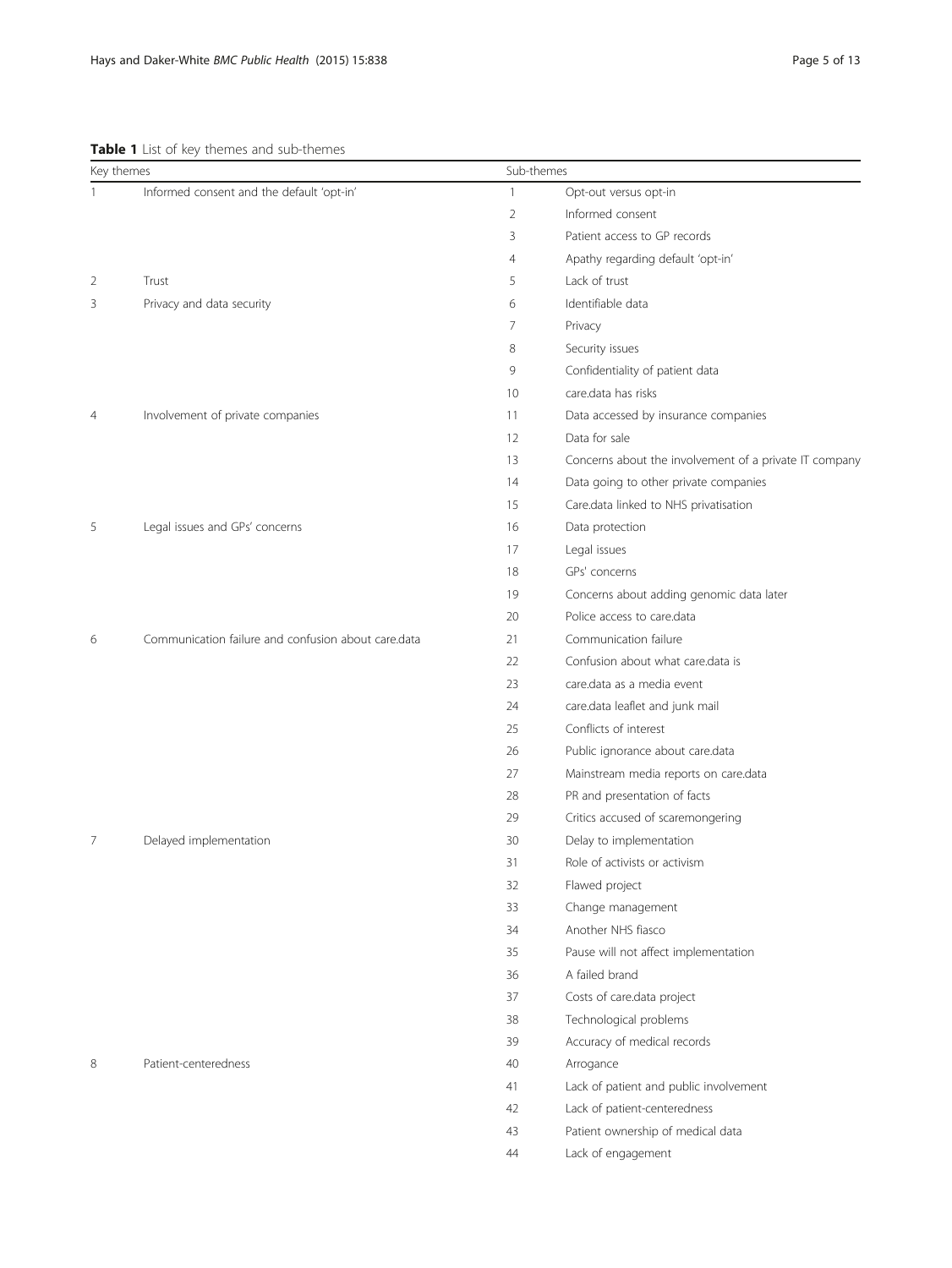| 9 | Potential of care.data and the ideal model of implementation | 45 | Pro care.data viewpoint            |  |
|---|--------------------------------------------------------------|----|------------------------------------|--|
|   |                                                              | 46 | Ideal model of implementation      |  |
|   |                                                              | 47 | Benefits of open data              |  |
|   |                                                              | 48 | Accusing critics of scaremongering |  |
|   |                                                              | 49 | Use of patient data is not new     |  |
|   |                                                              | 50 | Moral imperative for care.data     |  |

Table 1 List of key themes and sub-themes (Continued)

company in the care.data project, following a report in the Daily Telegraph that they had "been given the contract to extract patient records from GP surgeries" [\[28](#page-11-0)]. Users expressed shock and questioned the reasoning of the decision makers in awarding "a big juicy contract" to a company that had received criticism regarding its handling of another government contract. Public trust appeared to diminish further at this point and the number of people opting out was expected to increase.

This government refuses to learn lessons: #[private company] are now responsible for our medical records. Terrifying. #caredata

Considering [private company]'s infamous reputation, does that just mean the whole country's about to opt out? #CareData

## Privacy and data security

Tweets expressed concerns about the confidentiality of patients' medical information, focusing on privacy rights and the security of the data collected. In the worst case scenario, it was suggested that fears over confidentiality would stop people from seeking healthcare, especially those who already find services difficult to approach, such as those with mental health problems.

## I've always struggled to open up about M/H to GP - These days I worry where anything I disclose will end up! o\_O #[private company] #caredata #mhealth

Privacy concerns were heightened due to lack of clarity regarding what data will be anonymised or pseudoanonymised, at what stage and by whom. Tweets explained the differences between anonymisation and pseudo-anonymisation and expressed concerns that General Practices do not have the capacity or capability to do this. Users were also concerned that it would be easy to carry out 'jigsaw identification' from the pseudoanonymised records, and re-identify individuals. There was also concern that the public lacked awareness and understanding of data security, the difference between anonymisation and pseudo-anonymisation, and risks of re-identification of individuals.

## #NHS #caredata Too many, esp older, folk aren't data/ internet savvy enough to understand the implications. #dataprotection #privacy #bigdata

Security concerns included the possibility that data could be leaked or lost when being transferred, and that the care.data database could be hacked. On occasion, it appeared as though a lack of trust in care.data had been carried over from other government or private sector IT "failures" or breaches of data security. Contributors requested more information about the steps that would be taken to ensure data security, and "stiff penalties" for those that infringe "medical privacy". Yet some saw care.data as a trade-off between healthcare and privacy.

@[private company] much like all massive IT projects (I'm thinking banks). They never turn out well. #caredata

@[MP] I'd be delighted to read what the "package of #caredata safeguards" contains. Are they documented somewhere please?

The #caredata debate sounds like security (of your life via better healthcare) vs. liberty (privacy of medical data) - familiar to US ears

## Involvement of private companies

Many expressed concerns about who their data would be made available to, and there was much negativity at the suggestion this could be 'sold' to insurance and other private companies. Users suspected private companies with access to care.data would carry out illegal reidentification of individuals, and use this information to determine who they offer financial services (such as mortgages) to. Users also connected these issues with the privatisation of healthcare services and accused the government of "trying to make NHS into a for-profit organisation" and "losing sight" of its core goals.

If NHS data is sold to insurers, & NHS continues to privatise, are those in 'worse health' (i.e. poor) areas likely lose out? #CareData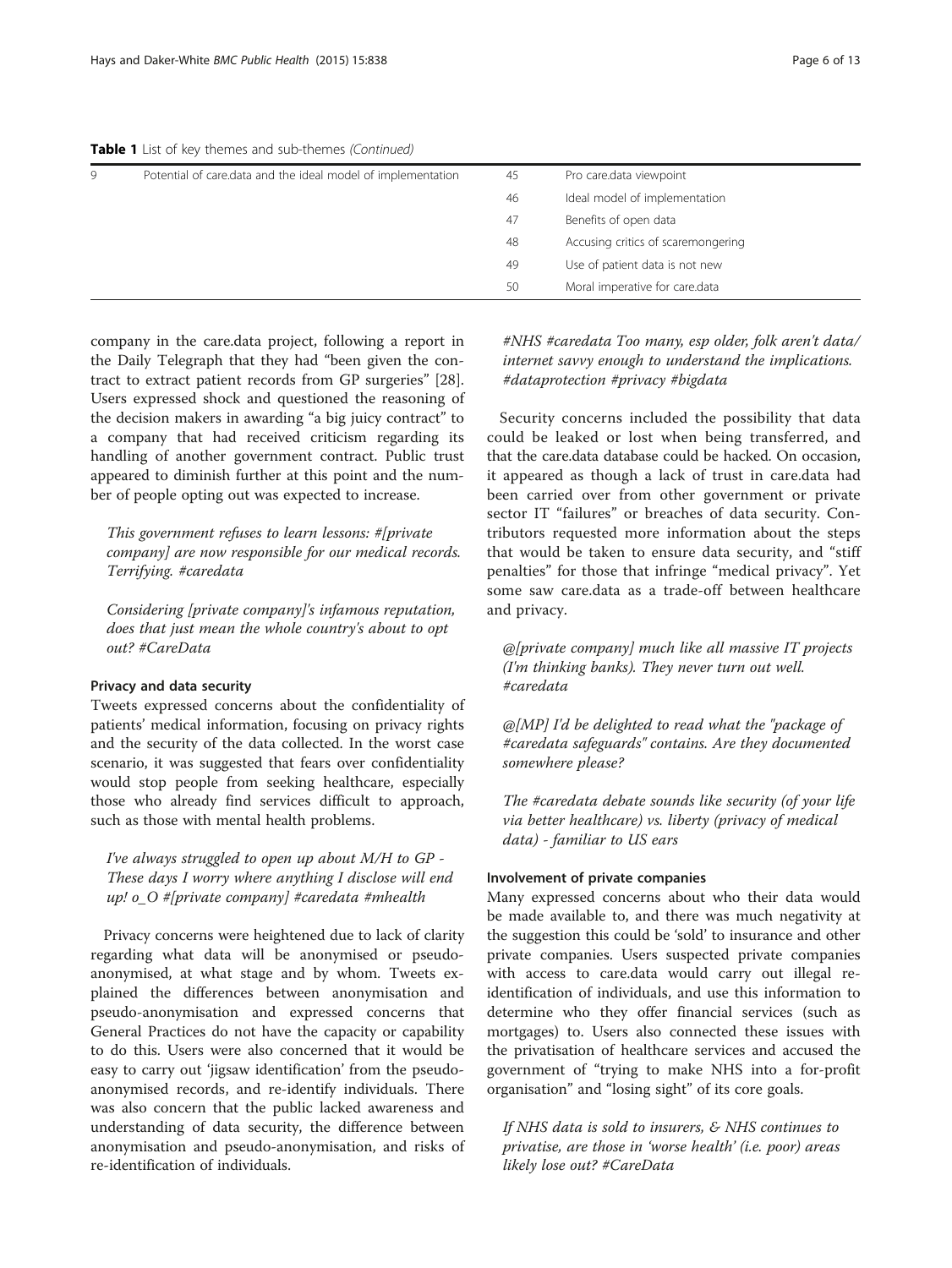These issues were mostly discussed in the second batch of tweets but tweets on the sub-theme 'data going to other private companies' were prevalent in the final batch after revelations early in March 2014 that Hospital Episode Statistics (HES) were being used by marketing companies. For some, the involvement of private companies out-weighed the potential benefits of care.data.

Concerns have been raised that hospital records are being used by private firms to advise companies how to target their marketing #caredata

I don't care how useful the data would be to the NHS if data is also being handed to private companies to do with as they please. #caredata

#### Legal issues and GPs' concerns

It was questioned whether or not legal or data protection experts had been involved in the development of care.data. Others argued that care.data is exempted from the provisions of the Data Protection Act (DPA) under the Health and Social Care Act (2012) which was interpreted as giving the Secretary of Health unilateral powers to release patients' medical information. Whilst this study was not concerned with the factual accuracy of such statements, this debate again highlights the confusion or lack of clarity surrounding the care.data project.

[link] - care.data opt-out has no legal force, so can be ignored completely. Data is DPA exempted. #ico #caredata #NHS #DPA

Despite containing the #caredata hashtag, a substantial proportion of the tweets about medical data protection related to media reports concerning HES. This further highlights the confusion around care.data and suggests there is a tendency for it to be mixed-up with other initiatives. However, it was also evident that some sections of the media or Twitter users could have deliberately overlooked such distinctions in an attempt to soil the care.data brand using a form of guilt by association.

There was also a debate about whether GPs would be liable for breaches in patient confidentiality. This was tied into concerns that people had not been adequately informed about care.data. Results of surveys were referred to in tweets, suggesting that many GPs believed their patients were not aware of care.data, and a substantial minority were planning to opt out of care.data themselves. There was also consternation among some GPs that professional medical bodies had approved the scheme in its present form.

@[journalist] you should also note that as things stand if just one pt claims not aware #caredata the GP is liable for DPA breach

Three quarters of GPs do not think patients have been sufficiently informed about #caredata [link]

Over 40 % of GPs intend to opt themselves out of #CareData scheme [link]

## Communication failure and confusion about care.data

No matter what people's views were on other aspects of care.data, there was almost universal agreement that aspects of the publicity and communication campaign were seriously flawed. A specific communication issue related to the leaflet sent to households in an attempt to inform the public about care.data. Tweets suggested that many households either did not receive the leaflet or did not notice it as a result of, what one user termed, the "junk mail fiasco". At a Data Protection Practitioner Conference on 3 March 2014, a show of hands revealed approximately half of Data Protection Officers had not received the leaflet, including the Information Commissioner. In addition, those arguably "most concerned with privacy", who had opted out of 'Royal Mail Door to Door', did not receive the leaflet, as doing so stops Royal Mail from delivering unaddressed items. For those who had not received the leaflet, some people tweeted a link to where it could be found online. However, not having received a leaflet was not always seen as a bad thing given the poor quality of the content. Some saw the leaflet as a waste of money, and a one-off mailout as an insufficient way to inform the public about care.data.

@[unknown] apparently everyone got one - but it looked like just another piece of junk mail [link] #caredata #NHS

@[unknown] Indeed. I never even received the @[NDPB]'s misinformation sheet about #caredata

## The leaflet sent for #caredata is a great example of fail-by-misplaced-moneysaving.

The media were also seen as perpetrating an illinformed debate, and some of those speaking about the subject, including politicians, journalists and twitter users, were accused of conflicts of interest and factually incorrect statements. Two commonly mistaken 'facts' repeatedly pointed to were the assertions that care.data involved "anonymous" collection and dissemination of patient medical records, and the assumption that the purpose of this sharing of primary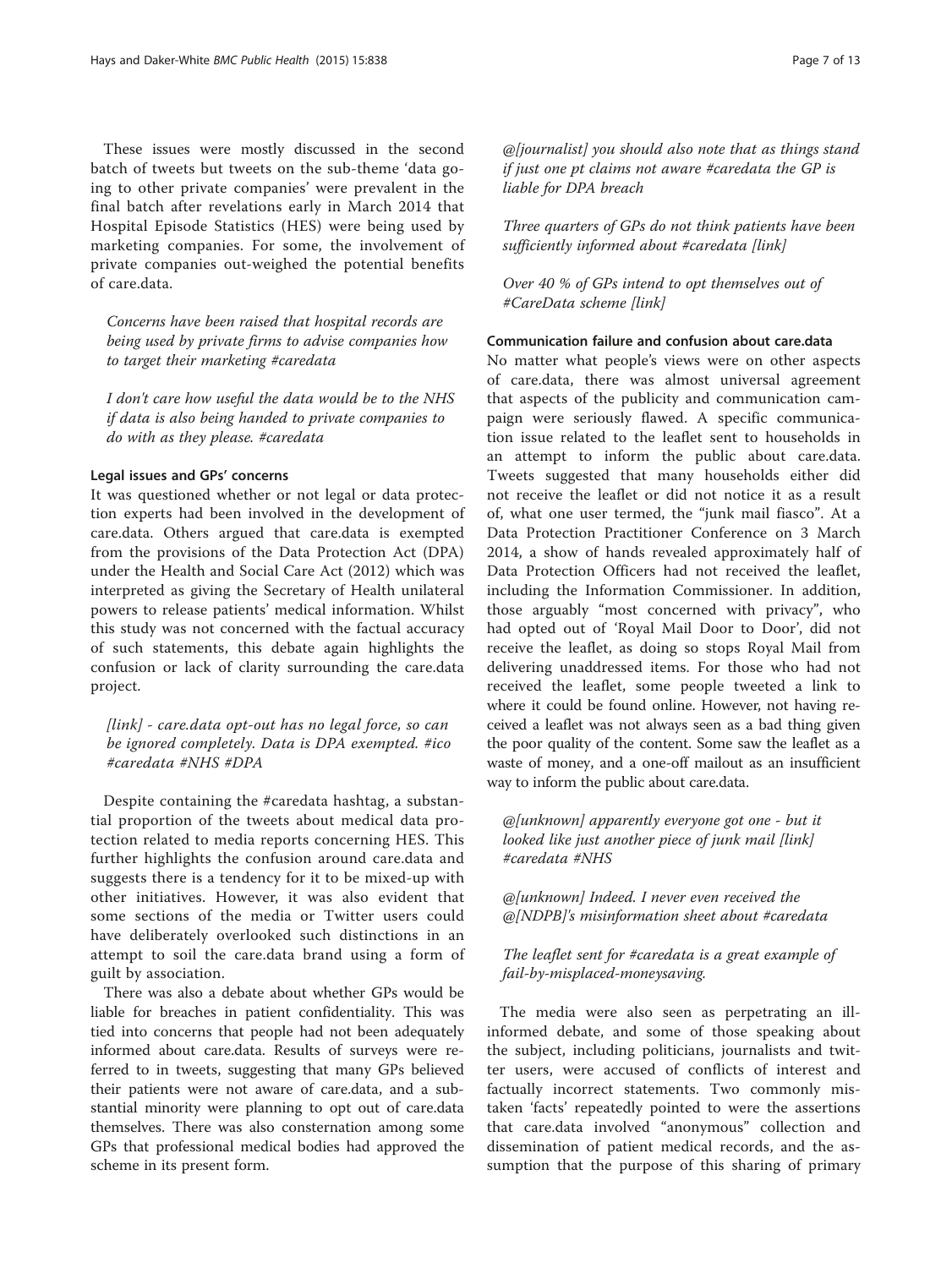care data was in order to marry up records and information for the purposes of individual patient care. The considerable confusion around the purpose and anonymity of care.data, as articulated by politicians and journalists commenting on the subject, seemingly exacerbated the communication failures highlighted above. Extreme examples in this regard involved repeated ridiculing of spokespeople from NDPBs referring to care.data as "anonymous" in national media (e.g. broadcast BBC interviews); a report in Pulse Today that staff from NDPBs had been criticised for posting inaccurate tweets about care.data; and the case of an MP who had apologised to the Speaker for making inaccurate statements about care.data in the House of Commons.

Excellent bit of blogging here from @[GP] on #caredata & data literacy amongst journalists [link]

@[GP] @[GP] most pts unaware re #caredata if are aware think it's about data starring [sharing] between clinicians

#caredata rollout delayed by 6 months; plenty of time for [NDPB] to admit this is not data sharing for direct care but for secondary use

Some critics of the initiative were portrayed as "scaremongering" whilst those speaking in favour of care.data were labelled as "spin doctors". Inaccurate and ill-informed statements on the part of apparently uncritical supporters of the care.data project led to accusations that NDPBs and others were involved in "spinning" care.data rather than putting forward facts and issues in an open and transparent manner. However, some proponents felt that the benefits of care.data had not been discussed fairly in the media.

## $\omega$ [GP] concerns are one thing, but the benefit side of the equation needs to be aired. #caredata

Overall, the publicity campaign (including the leaflet, and radio and TV interviews) was seen as insubstantial, partial, light on detail and characterised by contradictory statements. In extremis, those with responsibility for informing the public were accused of incompetence.

## #NHSPatientdata scheme handling a 'masterclass in incompetence' #CareData #NHS [link] [link]

@[medical charity] People are now wanting to opt out of the SCR [Summary Care Record] due to confusion & concerns over care.data #caredata

On the face of it, the wide acknowledgments concerning the flaws in the publicity campaign appear as at least one

of the reasons why the care.data initiative was put back. However, critics complained that a pause to "explain the benefits" was still insufficient or that care.data is so fundamentally flawed that improving communicative aspects does not go nearly far enough.

#caredata So they think it's all about explaining better. Words lipstick and pig come to mind; still a pig, no matter how expertly applied.

#### Delayed implementation

Given the time period during which tweets were collected, it was perhaps unsurprising that the delay was a popular topic for discussion. A range of sub-themes related to delayed implementation including 'technological problems' and 'pause will not affect implementation'. It was also associated with 'role of activists or activism' in that some people interpreted the delay as a victory for the social media information campaign. Others used the announcement of the delay as evidence of the "flawed" nature of the care.data project in support of the furtherance of what appeared as an opt-out campaign by some activists.

Wow I have just heard news #caredata to be delayed for 6 months.Congratulations to all tweets who keep this campaign going #patientconsent

All those local #[patient advocacy group] who have raised their concerns about #caredata Check out the story @ [link] for more info!

Good to see #caredata rollout delayed. Potentially beneficial #opendata possibilities, but lack of public awareness of opt-out very worrying

## Patient-centeredness

Overall, the care.data project was considered to have adopted a paternalistic or "doctor knows best" approach. The project leaders and decision makers were seen as arrogant and patronising, and were also accused of lying about care.data; perhaps under the misguided assumption that this was in the patients' best interests, with one user describing the project as an "arrogant incompetent ideology driven hubristic mess". In extreme cases, care.data was articulated as an overt attempt to deceive the public or even representing a pursuit of "ideology over patient interest".

@[journalist] #caredata campaign redolent of past age in which doctors tell well-intentioned lies to patients, for their own good of course.

This whole #caredata thing with [NDPB] is a mess: how difficult is it to release a clear, unambiguous & truthful statement?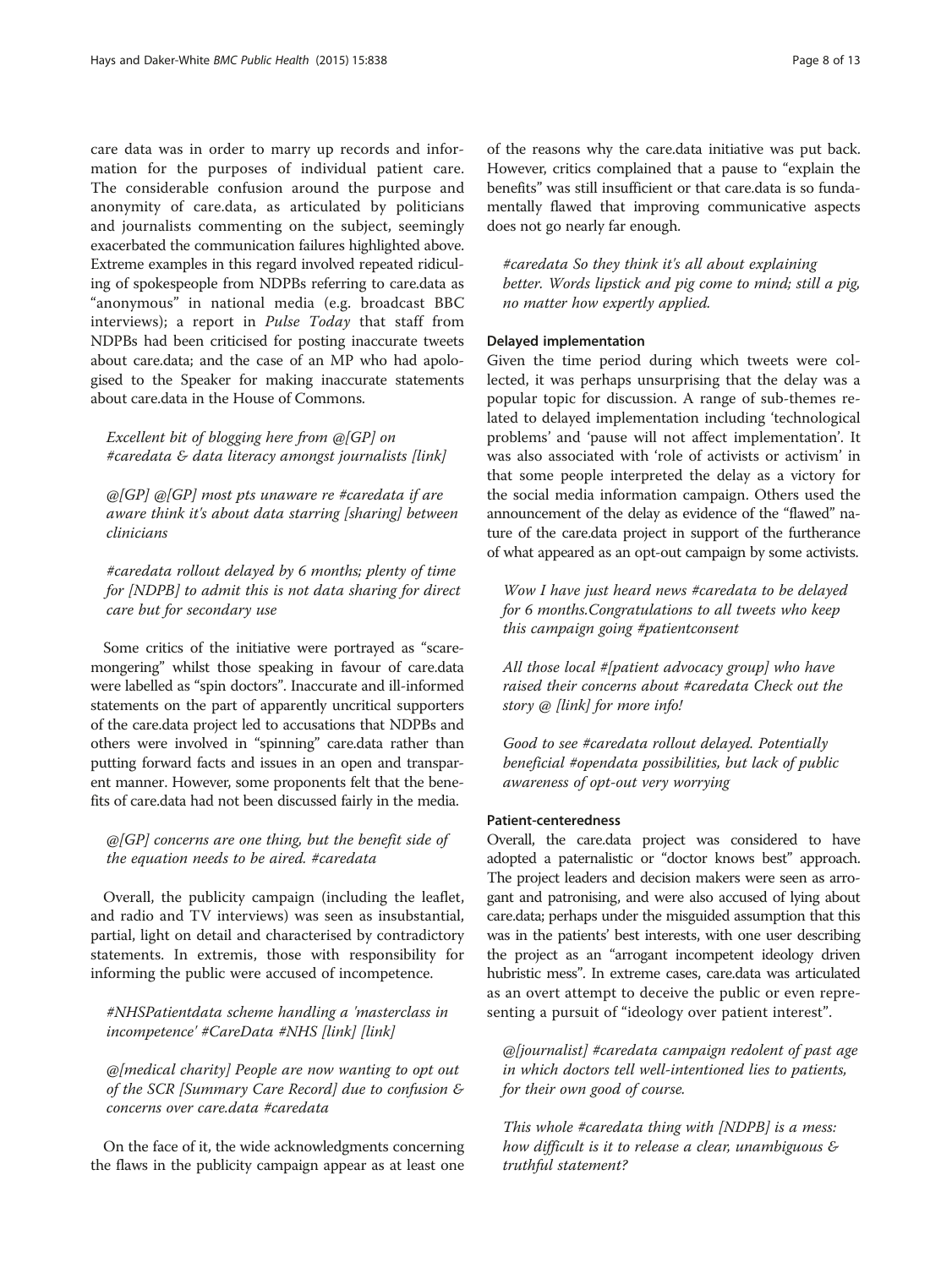The lack of patient-centeredness was emphasised by the lack of patient and public involvement in the development of care.data. This was seen as a key reason why issues of public concern had not been taken into account. Whilst some valued the project's delay as an opportunity for people to get informed about care.data, there were concerns that the additional time would only be used to inform patients rather than listen to them and respond to their concerns by modifying the project. In the extreme, the project leaders were considered to have "bunker mentality, disdain for public opinion, [and] patronising arrogance".

@[NDPB] continue to treat us like children. The #caredata pause is to "explain its benefits". Well, it's easier than having a dialogue.

@[journalist] Businessmen are now in charge at the top. That's the nub of the problem. They don't even grasp our concern. #caredata

Connections were made between the lack of patient involvement in the care.data project and patients' lack of access to and control of their health records in general. Some stressed the potential importance of patient involvement in the management of medical records, and their ability to perform 'quality control' checks on the information. There was a perception that improving the quality of patient healthcare records should take priority over care.data.

@[healthcare website] If we the patients could record our own symptoms & this was collected by #caredata Just think how that would change health

## Potential of care.data and the ideal model of implementation

A small number of people tweeted that they had absolutely no concerns about care.data. Contributors pointed to existing uses of patient data and contexts in which large numbers of people are happy to share other personal information, for example, through online banking, shopping loyalty cards and social media. However, the main argument for care.data was that the benefits of such data sharing (for populations) outweigh any risks (for individuals).

Most are happy to share financial data online but not healthcare data? #caredata

Disappointed #caredata is delayed. We can't all denote [donate] a kidney but we can denote [donate] our data to improve health of next generation. #opendata

Tweets that were broadly supportive of care.data appeared to be far fewer in number than those that were critical. However, it would be simplistic to suggest people were either 'for' or 'against' the initiative. Those who acknowledged the potential benefits of care.data appeared disappointed by how the project had been carried out to-date, and some worried that too much damage had been done and the project could not be saved, especially if the delay was not used constructively. A sizeable proportion of contributors appeared as 'critical friends', including an 'expert minority' who were engaged in jointly working out what care.data actually involved and what could be done to improve the perceived faults.

@[IT developer] What bits do you disagree with? I'd be in favour of #opensource #caredata, but am radically against \*this\* implementation.

Contributors on all sides of the debate made a discernible attempt to suggest ways in which care.data could be made to work in ethically and technologically superior ways. Twitter users called for the project to be opt-in, with the right to withdraw at any time, or to have a simplified opt-out process, for example, by making it possible to do this online. The ideal model of implementation was said to require increased transparency, public awareness and involvement, and data security. Some contributors suggested the data should be anonymised, whereas others called for specific laws to protect privacy and clear guidelines regarding who has access to this data. Others wanted more options and the ability to choose who their data could be accessed by or for what purpose. One user suggested there should be "transparent trials of #caredata implementation with risk/benefit analysis". However, the key message was that the delay to the project should be used to fully inform the public, listen to their views and reconsider how the project was to be carried out.

Need an independent panel of patients, GPs, lawyers, ethicists, researchers and commissioners to decide who should have access to #caredata

@[MP] #caredata needs a complete rethink - proper anonymisation, clearer information and more honesty. [Government department] must listen to critics.

#### **Discussion**

Care.data was a popular topic of discussion on Twitter following the start of the public information campaign, and the announcement of the delay to the project. Contributors to the Twitter discourse represented a range of interested parties including organisations and individuals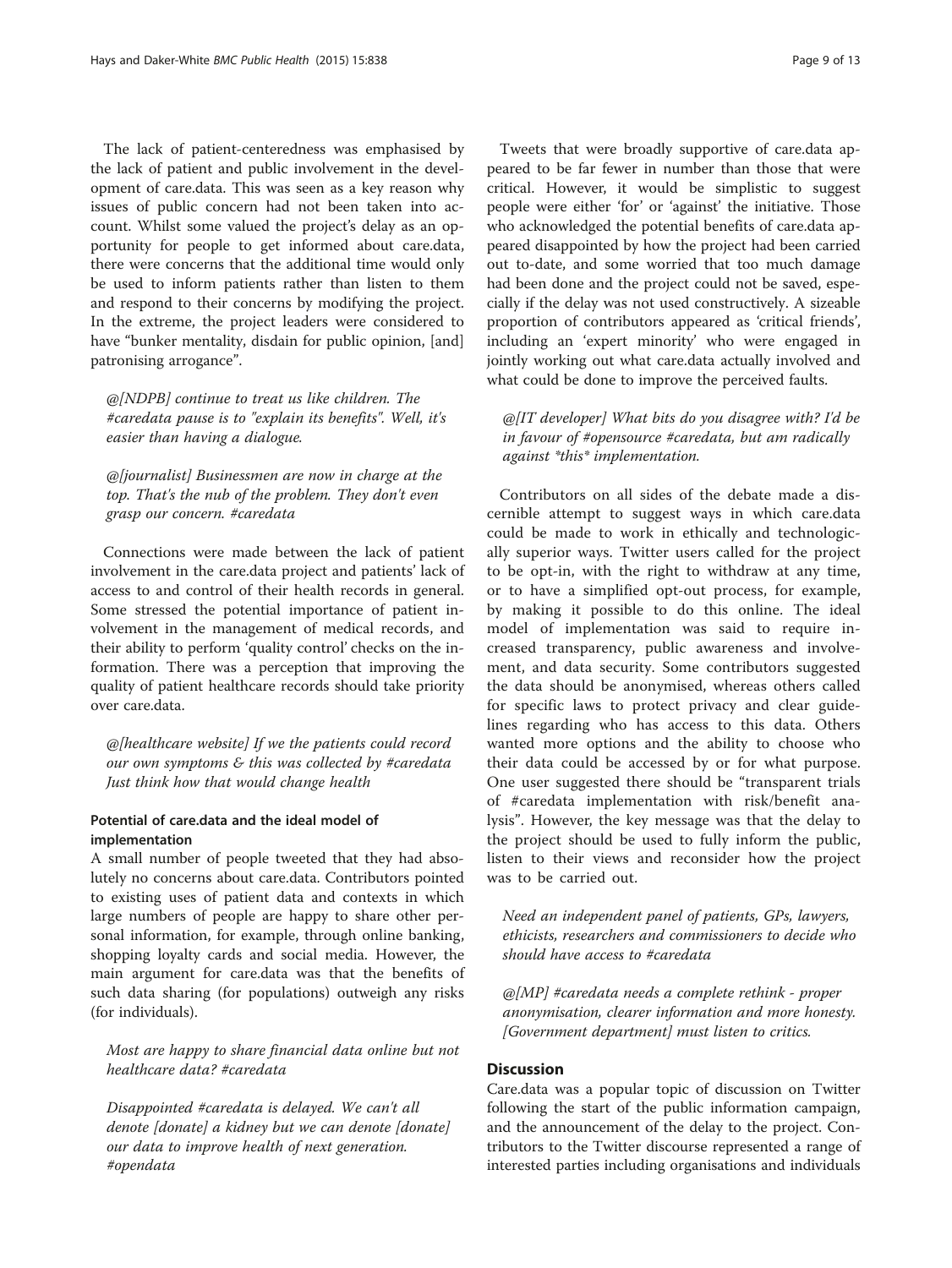directly involved in the care.data project, medical bodies and charities, healthcare providers and researchers, journalists, IT security experts, and patients. Many of the opinions expressed neither conclusively supported nor rejected the idea of a single database of patient information but there was a clear consensus that care.data was a flawed project, in terms of scope, delivery, privacy, security, transparency and management. Some did see the benefits of such a project, which led to the development of the theme 'potential of care.data and the ideal model of implementation'. Whilst this theme was distinct due to the focus on the positives of care.data, it was also overarching as the ideal model put forward by contributors aimed to address all of the concerns raised to some degree.

The concerns of Twitter users were all interlinked and we have attempted to show how in a conceptual model, which has the delayed implementation of the project at its heart (see Fig. 2). Contributor perceptions of privacy and data security were influenced by their views on the involvement of private companies in terms of the provision of the technology and resources to support the project or their ability to access the records in the database. In addition to these concerns, some felt it would only be acceptable to collect and share fully anonymised data because of the potential to re-identify individuals and risk their privacy, especially as patients had no control over who their data would be available to during the process of data collection and management or afterwards, as they could only stay in or entirely opt-out of the project. The legality of the project was also questioned in relation to the Data Protection Act and GPs had concerns about the availability of the technology required to pseudo-anonymise data before it leaves the GP practice, and the processes that would be put in place to ensure this data was securely transferred and stored.

At the other end of the spectrum, the lack of patientcenteredness was criticised. Patients lack access to their



own medical data but are expected to share this with unknown others despite not having been able to contribute to the design of the project. Those involved in the development of care.data were seen as arrogant dictators, telling the population it was in their best interests without explaining why. Many contributors suggested problems could have been avoided, had the project been more patient-centred and involved patients and other stakeholders, such as GPs and data security experts. Thus, this issue influenced trust and opinions about the quality of communication and the default 'opt-in'.

The failure of the publicity campaign to reach and adequately inform the public was a key issue of concern. The boundaries of the project did not appear to have been specified, as people queried the intended purpose of the database and who the collected data would be made available to. The confusion about care.data and the lack of available information only served to increase distrust and the sense that people were unable to provide informed consent. There was also suggestion that the dissemination method chosen (a leaflet) was decided on the basis of cost, rather than its potential efficacy. The uproar about the leaflet mailout and how few people had read or even received it was seen as the primary reason for the delayed implementation.

Concerns about a 'junk mail' approach coupled with the lack of a broader publicity campaign left some feeling there had been a lack of transparency about the project. Some questioned the reasons for this and suspected that information was being withheld. Combined with knowledge of previous failures by the organisations involved in the project, these concerns led to an increased lack of trust and resulted in people opting out and encouraging others to do the same. These queries added to concerns regarding the ethics of making a project such as this opt-out as opposed to opt-in.

It was a combination of all these factors that led to the delay "to allow more time to build understanding of the benefits of using the information, what safeguards are in place, and how people can opt out if they choose to" [[11\]](#page-11-0). However, postponing the project until information about it could be better communicated was not seen as sufficient. Contributors to this discourse called for fundamental changes to be made to the way the project would be delivered. They also specified that implementation should be postponed until all relevant stakeholders (especially patients) had been consulted and there were clear statements regarding how the data would be handled or accessed, by whom, and how security would be maintained. The issue of informed consent also needed to be addressed and the process for opting out, or in, revised. Only by acknowledging people's concerns and communicating clearly would trust be developed and such a project be seen as acceptable.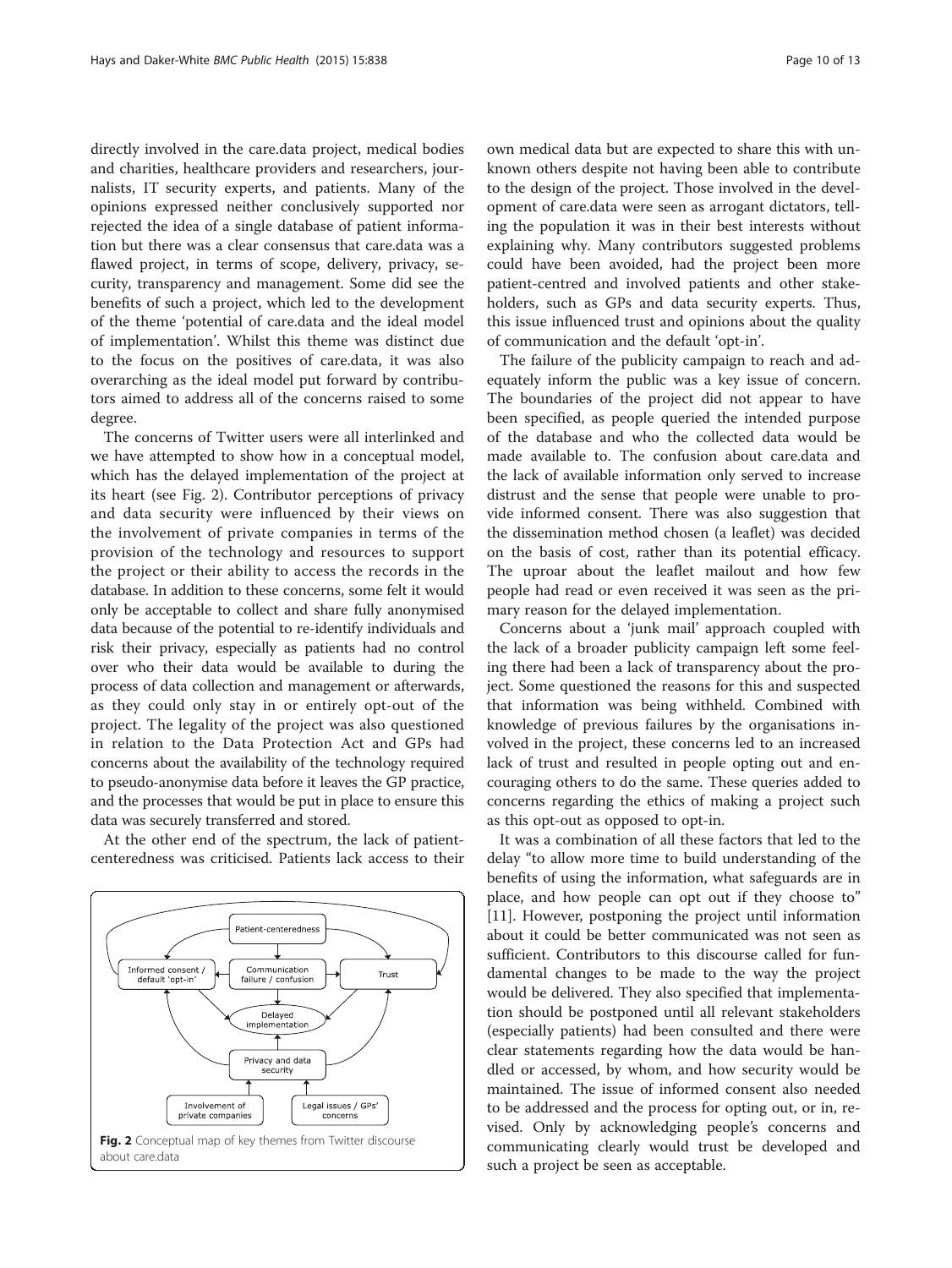Social media sites give individuals and organisations the ability to share information and express their opinions. Twitter enables people from many different backgrounds and perspectives to contribute to a discussion, reviewing the evidence for and against the standpoints and beliefs of others, and provide feedback. Through Twitter, contributors have the potential to educate and persuade those they would not otherwise have been able to communicate with. Some of those engaged in the care.data conversation on Twitter believed that the public had brought about the delay to care.data by being able to voice their opinion through such means, although it is not clear if the decision to delay the project was influenced by this discourse. Twitter is a forum where activists can communicate directly with project leaders and decision makers, or with influential parties such as journalists or advocacy groups but their voices may not be heard or listened to by the relevant parties.

We were unable to find a reliable source of information regarding the demographics of Twitter users but the majority of those contributing to the care.data discussion appeared to be of working-age. Thus we may not have captured the opinions of younger and older, and potentially more vulnerable, populations. A wider range of opinions could have been identified had we captured data from other social media sites, such as Facebook. We focused on Twitter because public tweets containing hashtags can easily be searched and viewed by anyone with access to the internet, regardless of whether or not they have a Twitter account. Furthermore, people use Twitter as a news source, a way of keeping up-to-date with current events, and to communicate with those they don't necessarily know [[13, 14](#page-11-0)]. However, only those who are aware of care.data could contribute to the discussion, and a survey carried out in June 2014 suggested that over 60 % of the public were still unaware of what care.data was [\[29](#page-11-0)].

We may have missed many tweets about the care.data project by only searching for those that included the #caredata hashtag. Furthermore, whilst the NCapture tool for NVivo 10 enabled us to quickly and easily produce comprehensive datasets of tweets, we did not manage to capture a continuous stream. The gaps in data collection could have been avoided had we captured information more frequently. Other tools, such as Spark Streaming or Tweepy, use real-time or 'live' data to produce batches of tweets without gaps but these require more technical knowledge and are more resource intensive.

Unlike previous healthcare research studies that have used tweets as a data source, we coded all tweets in our dataset and only used qualitative methods of analysis [[19\]](#page-11-0). This method enabled us to present a more detailed and meaningful analysis than could be derived

from counts of the nature of people's opinions (e.g. sentiment analysis) or through the use of coding algorithms. Counting is a controversial issue in qualitative research and whilst we have attempted to highlight areas of consensus and disagreement we chose to avoid counting the number of tweets per theme or the proportion of contributors that held certain views. This type of 'credentialing' counting is used to show the representativeness of data, and requires the objective categorisation of data into themes, which may lead researchers to miss subtle differences. Furthermore, this type of data can introduce bias, as it could be inferred that the most frequently mentioned themes are the most important or significant [[30](#page-11-0)]. The approach we took enabled us to explore the content of tweets in-depth and identify nuances in the contributors' viewpoints, which would not have been possible had we set out to provide count data as this would have required us to categorise tweets into dichotomies of those that expressed concern about or were accepting of certain issues.

The consensus on Twitter appeared to be that the care.data project is flawed and, as a minimum, requires revision. Those with strong opinions may be more likely to express them through social media and the Twitter discourse cannot be assumed to reflect public opinion especially as Twitter may be used "as a meeting place in which those on one side of the argument … come together to share information and refine and reinforce their own views." [[18\]](#page-11-0). The findings of a study of public opinion regarding the passing of the Health and Social Care Bill in England supports this suggestion. The authors coded tweets as negative, neutral or supportive and compared their findings to the results of national polling data. The results showed a similar percentage of negative feelings towards the reform but reported that expressions of support were relatively rare on Twitter [\[17](#page-11-0)].

Our findings, and those of future studies taking a qualitative approach to analysing tweets, could be strengthened in a number of ways. Supplementary data could be collected from other sources, such as comments on Facebook or "below the line" in online news stories. The authors of posts could be contacted to, with their consent, obtain demographic and background information that would enable data analysis to be done in context. Alternatively, a mixed-methods approach could be taken that would complement the in-depth qualitative analysis with a quantitative analysis to provide a more representative 'big picture' view.

## Conclusions

We captured tweets at a time of heated debate about care.data, and when concerns were being raised about the security of healthcare data in general. The use of the #caredata hashtag on Twitter decreased since tweets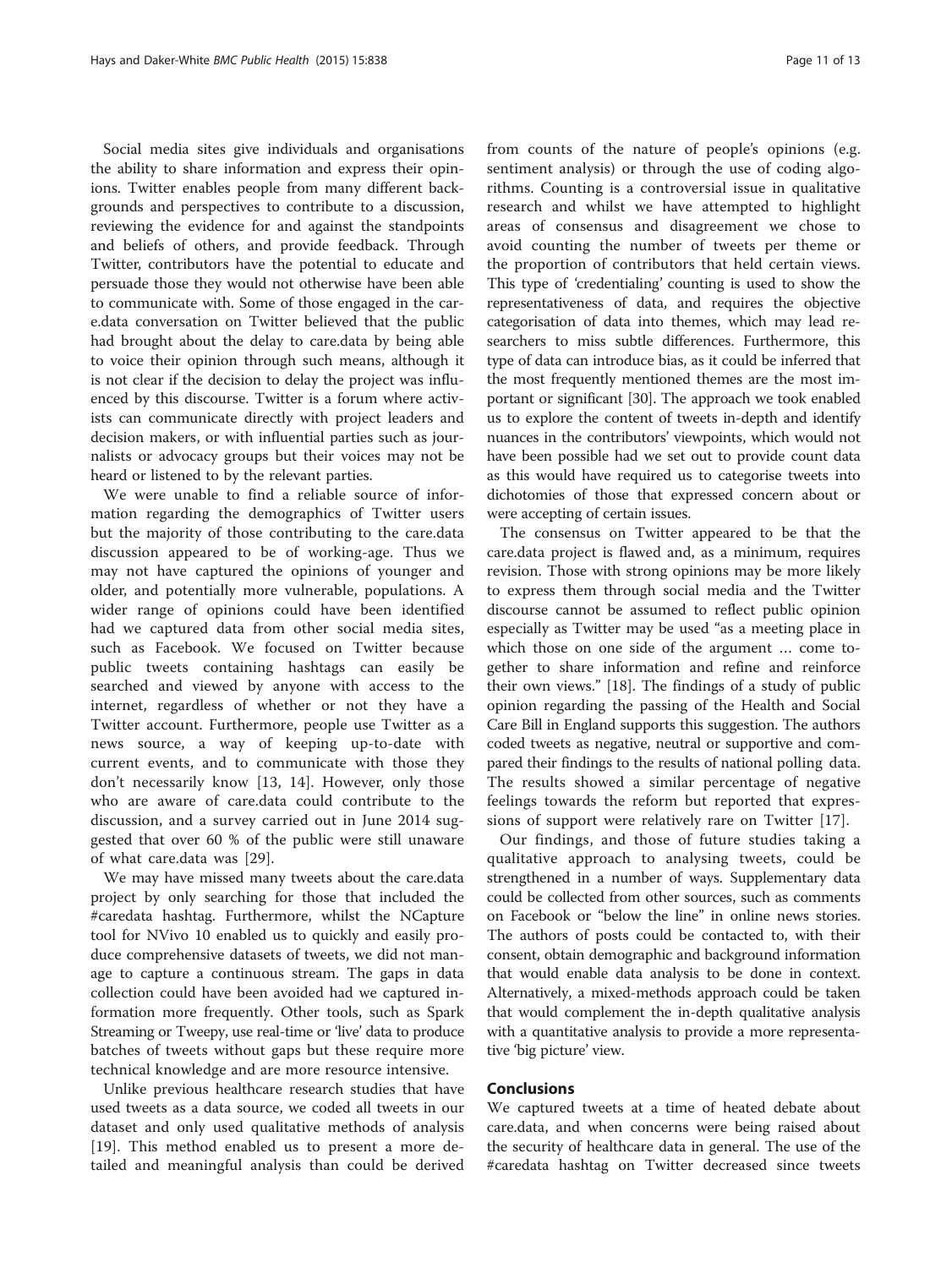<span id="page-11-0"></span>were captured for this study, for example, only 2,667 such tweets (including retweets) were posted during June and July 2014 [31]. Many of these tweets (455) were posted on 1 July 2014 when the Health Committee inquiry 'Handling NHS patient data' received further evidence, having evolved from a more specific enquiry regarding the care.data project.

The ideal model put forward by the contributors to the Twitter discourse featured suggested revisions that addressed all the key areas of concern raised about care.data through this forum. The concerns and recommendations outlined in this paper could be used to modify the project, promote the benefits of 'big data' in relation to health, and build trust among the general public. Twitter users expressed the opinion that care.data would not succeed if it went ahead in its current form because of the number of people who would opt-out, the lack of adequate (technological) resources, and the potential for data to fall into the "wrong hands" and be used for non-health related purposes.

If the care.data project were to go ahead without change there could be implications for patient safety in primary care. Not least because a lack of trust in the healthcare service could prevent people from seeking the help they require, leading to under or untimely attendance [\[32](#page-12-0)]. A lack of trust could also be detrimental to the patient-provider relationship and lead to communication breakdowns, with patients being taciturn or reticent to disclose certain information [\[32](#page-12-0), [33](#page-12-0)].

#### Abbreviations

DPA: Data Protection Act; GP: General Practitioner; HES: Hospital Episode Statistics; HSCIC: Health and Social Care Information Centre; MP: Member of Parliament; NDPB: Non-Departmental Public Body; SCR: Summary Care Record.

#### Competing interests

The authors declare that they have no competing interests.

#### Authors' contributions

RH collected the data. GD-W conceived of the study and coded the data. Both authors contributed to the design of the study, analysed the data, drafted the manuscript, and read and approved the final manuscript.

#### Acknowledgements

This paper is independent research by the NIHR Greater Manchester Primary Care Patient Safety Translational Research Centre (PSTRC). The views expressed are those of the authors and not necessarily those of the NHS, the NIHR or the Department of Health.

#### Received: 28 August 2014 Accepted: 21 August 2015 Published online: 02 September 2015

#### References

- 1. Jee K, Kim G-H. Potentiality of big data in the medical sector: focus on how to reshape the healthcare system. Healthc Inform Res. 2013;19(2):79–85.
- Kayyali B, Knott D, Van Kuiken S. The big-data revolution in US healthcare: Accelerating value and innovation [[http://www.mckinsey.com/insights/](http://www.mckinsey.com/insights/health_systems_and_services/the_big-data_revolution_in_us_health_care) [health\\_systems\\_and\\_services/the\\_big-data\\_revolution\\_in\\_us\\_health\\_care\]](http://www.mckinsey.com/insights/health_systems_and_services/the_big-data_revolution_in_us_health_care)
- 3. Chawla NV, Davis DA. Bringing big data to personalized healthcare: a patient-centred framework. J Gen Intern Med. 2013;28 suppl 3:S660–665.
- 4. Editorial. Privacy in the digital age. Nature. 2013;497:287.
- 5. Evenstad L. Care.data campaign leaflet slammed [[http://](http://www.digitalhealth.net/news/29018/care.data-campaign-leaflet-slammed)
- [www.digitalhealth.net/news/29018/care.data-campaign-leaflet-slammed](http://www.digitalhealth.net/news/29018/care.data-campaign-leaflet-slammed)] 6. NHS England. Care.data guide for GP practices [\[http://www.england.nhs.uk/](http://www.england.nhs.uk/wp-content/uploads/2013/08/cd-guide.pdf) [wp-content/uploads/2013/08/cd-guide.pdf\]](http://www.england.nhs.uk/wp-content/uploads/2013/08/cd-guide.pdf)
- 7. NHS. Better information means better care [\[http://www.england.nhs.uk/wp](http://www.england.nhs.uk/wp-content/uploads/2014/01/cd-leaflet-01-14.pdf)[content/uploads/2014/01/cd-leaflet-01-14.pdf](http://www.england.nhs.uk/wp-content/uploads/2014/01/cd-leaflet-01-14.pdf)]
- 8. Praities N. Over 40 % of GPs intend to opt themselves out of care.data scheme [[http://www.pulsetoday.co.uk/your-practice/practice-topics/it/over-40-of-gps](http://www.pulsetoday.co.uk/your-practice/practice-topics/it/over-40-of-gps-intend-to-opt-themselves-out-of-caredata-scheme/20005648.article)[intend-to-opt-themselves-out-of-caredata-scheme/20005648.article\]](http://www.pulsetoday.co.uk/your-practice/practice-topics/it/over-40-of-gps-intend-to-opt-themselves-out-of-caredata-scheme/20005648.article)
- 9. MPS. MPS surveys of GPs and public reveal lack of information around care.data [\[http://www.medicalprotection.org/uk/about-mps/media-centre/](http://www.medicalprotection.org/uk/about-mps/media-centre/press-releases/press-releases/mps-surveys-of-gps-and-public-reveal-lack-of-information-around-care.data) [press-releases/press-releases/mps-surveys-of-gps-and-public-reveal-lack-of](http://www.medicalprotection.org/uk/about-mps/media-centre/press-releases/press-releases/mps-surveys-of-gps-and-public-reveal-lack-of-information-around-care.data)[information-around-care.data\]](http://www.medicalprotection.org/uk/about-mps/media-centre/press-releases/press-releases/mps-surveys-of-gps-and-public-reveal-lack-of-information-around-care.data)
- 10. ComRes. Royal College of General Practitioners Care.data Survey [[http://comres.co.uk/wp-content/themes/comres/poll/RCGP\\_Care.data\\_](http://comres.co.uk/wp-content/themes/comres/poll/RCGP_Care.data_Survey_3rd_March_2014_with_England.pdf) [Survey\\_3rd\\_March\\_2014\\_with\\_England.pdf](http://comres.co.uk/wp-content/themes/comres/poll/RCGP_Care.data_Survey_3rd_March_2014_with_England.pdf)]
- 11. NHS England. NHS England acts in response to concerns about information sharing – statement from Tim Kelsey, National Director for Patients and Information [<http://www.england.nhs.uk/2014/02/19/response-info-share/>]
- 12. OED Online. social, adj. and n. [\[http://www.oed.com/view/Entry/](http://www.oed.com/view/Entry/183739?redirectedFrom=social+media) [183739?redirectedFrom=social+media](http://www.oed.com/view/Entry/183739?redirectedFrom=social+media)]
- 13. Ofcom. Adults' Media Use and Attitudes Report 2014 [[http://stakeholders.](http://stakeholders.ofcom.org.uk/market-data-research/other/research-publications/adults/adults-media-lit-14/) [ofcom.org.uk/market-data-research/other/research-publications/adults/adults](http://stakeholders.ofcom.org.uk/market-data-research/other/research-publications/adults/adults-media-lit-14/)[media-lit-14/\]](http://stakeholders.ofcom.org.uk/market-data-research/other/research-publications/adults/adults-media-lit-14/)
- 14. La Sala L, Skues J, Wise L. What do we mean by social networking sites? Stud Health Technol Inform. 2014;199:108–12.
- 15. Twitter. About: Company [\[https://about.twitter.com/company](https://about.twitter.com/company)]
- 16. Bartlett C, Wurtz R. Twitter and public health. J Public Health Manag Pract. 2015;21(4):375–83.
- 17. Rivers CM, Lewis BL. Ethical research standards in a world of big data. F1000 Res. 2014;3:38.
- 18. King D, Ramirez-Cano D, Greaves F, Vlaev I, Beales S, Darzi A. Twitter and the health reforms in the English National Health Service. Health Policy. 2013;110:291–7.
- 19. Greaves F, Laverty AA, Ramirez-Cano D, Moilanen K, Pulman S, Darzi A, et al. Tweets about hospital quality: a mixed methods study. BMJ Qual Saf. 2014;23(10):838–46.
- 20. QSR International. NCapture help: Capture from Twitter [\[http://help](http://help-ncapture.qsrinternational.com/desktop/topics/capture_from_twitter.htm)ncapture.gsrinternational.com/desktop/topics/capture\_from\_twitter.html
- 21. McKee R. Ethical issues in using social media for health and health care research. Health Policy. 2013;110:298–301.
- 22. Urquhart C. Grounded theory for qualitative research: a practical guide. London: Sage Publications Ltd; 2013.
- 23. Strauss A, Corbin JM. Basics of qualitative research: techniques and procedures for developing grounded theory. London: Sage Publications Ltd; 1998.
- 24. Fitzgerald N, Platt L, Heywood S, McCambridge J. Large-scale implementation of alcohol brief interventions in new settings in Scotland: a qualitative interview study of a national programme. BMC Public Health. 2015;15:289.
- 25. Khanom A, Hill RA, Morgan K, Rapport FL, Lyons RA, Brophy S. Parental recommendations for population level interventions to support infant and family dietary choices: a qualitative study from the Growing Up in Wales, Environments for Healthy Living (EHL) study. BMC Public Health. 2015;15:234.
- 26. Ochako R, Mbondo M, Aloo S, Kaimenyi S, Thompson R, Temmerman M, et al. Barriers to modern contraceptive methods uptake among young women in Kenya: a qualitative study. BMC Public Health. 2015;15:118.
- 27. Bethea J, Murtagh B, Wallace SE. "I don't mind damaging my own body" A qualitative study of the factors that motivate smokers to quit. BMC Public Health. 2015;15:4.
- 28. Donnelly L. Atos awarded contract for NHS records [\[http://www.telegraph.co.uk/](http://www.telegraph.co.uk/health/healthnews/10661359/Atos-awarded-contract-for-NHS-records.html) [health/healthnews/10661359/Atos-awarded-contract-for-NHS-records.html](http://www.telegraph.co.uk/health/healthnews/10661359/Atos-awarded-contract-for-NHS-records.html)]
- 29. Mathews-King A. Over half the public still unaware of care.data [[http://www.pulsetoday.co.uk/your-practice/practice-topics/it/over-half](http://www.pulsetoday.co.uk/your-practice/practice-topics/it/over-half-the-public-still-unaware-of-caredata/20007087.article#.U-DnJ1asZg1)[the-public-still-unaware-of-caredata/20007087.article#.U-DnJ1asZg1\]](http://www.pulsetoday.co.uk/your-practice/practice-topics/it/over-half-the-public-still-unaware-of-caredata/20007087.article#.U-DnJ1asZg1)
- 30. Hannah DR, Lautsch BA. Counting in qualitative research: why to conduct it, when to avoid it, and when to closet it. J Manage Inq. 2011;20:14–22.
- 31. Symplur. #CareData healthcare social media hashtag [[http://www.symplur.com/](http://www.symplur.com/healthcare-hashtags/CareData/) [healthcare-hashtags/CareData/\]](http://www.symplur.com/healthcare-hashtags/CareData/)